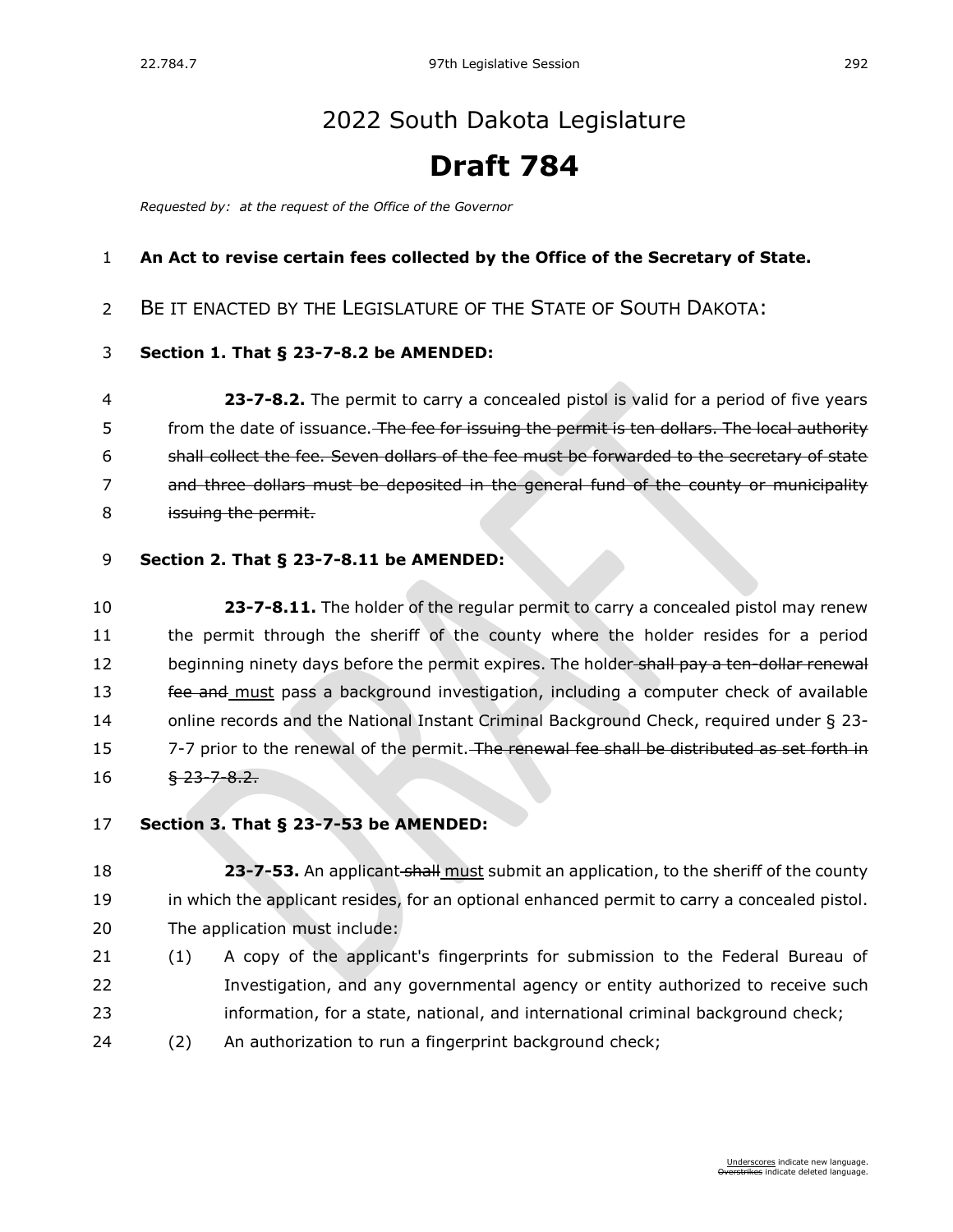(3) A separate payment for the cost of processing the criminal background check and, 2 ifIf the sheriff takes the fingerprints, the sheriff shall secure the fingerprints at no

- 3 additional charge to the applicant; 4 (4) A separate application fee of sixty dollars; and 5  $\left(5\right)(4)$  Proof that the applicant: (a) Has successfully completed a qualifying handgun course as defined in § [23-](https://sdlegislature.gov/Statutes/Codified_Laws/DisplayStatute.aspx?Type=Statute&Statute=23-7-58) [7-58,](https://sdlegislature.gov/Statutes/Codified_Laws/DisplayStatute.aspx?Type=Statute&Statute=23-7-58) within the preceding twelve months; or (b) Is a current or former law enforcement officer and has, within the preceding twelve months, qualified or requalified on a certified shooting course administered by a firearms instructor approved by the Law Enforcement Officers Standards Commission. 12 Fifty dollars of the application fee must be retained by the sheriff and ten dollars must be **forwarded to the secretary of state for use in administering concealed carry permits.**  The sheriff shall forward the copy of the applicant's fingerprints, the applicant's authorization for processing a criminal background check, and the payment for the criminal background check to the Division of Criminal Investigation for processing. **Section 4. [That § 23-7-56 be AMENDED:](https://sdlegislature.gov/Statutes?Statute=23-7-56) [23-7-56.](https://sdlegislature.gov/Statutes/Codified_Laws/DisplayStatute.aspx?Type=Statute&Statute=23-7-56)** A person who holds an enhanced permit to carry a concealed pistol may renew the permit through the sheriff of the county in which the person resides. The period for renewal begins one-hundred eighty days before the permit expires and ends thirty days after the permit expires. In order to renew an enhanced permit a person shall: 24 (1) Pay a renewal fee in the amount of thirty-five dollars; 25  $(2)$  Pay the fee for a criminal background check; 26  $(3)$  Pass a criminal background check and a National Instant Criminal Background Check; and 28  $(4)(2)$  Present proof that: (a) During the period for renewal, as set forth in this section, the person: (i) Successfully completed the live fire component of a qualifying handgun course defined in § [23-7-58;](https://sdlegislature.gov/Statutes/Codified_Laws/DisplayStatute.aspx?Type=Statute&Statute=23-7-58) (ii) Received instruction regarding the use of force standards; and
- (iii) Received instruction regarding relevant criminal statutory changes; or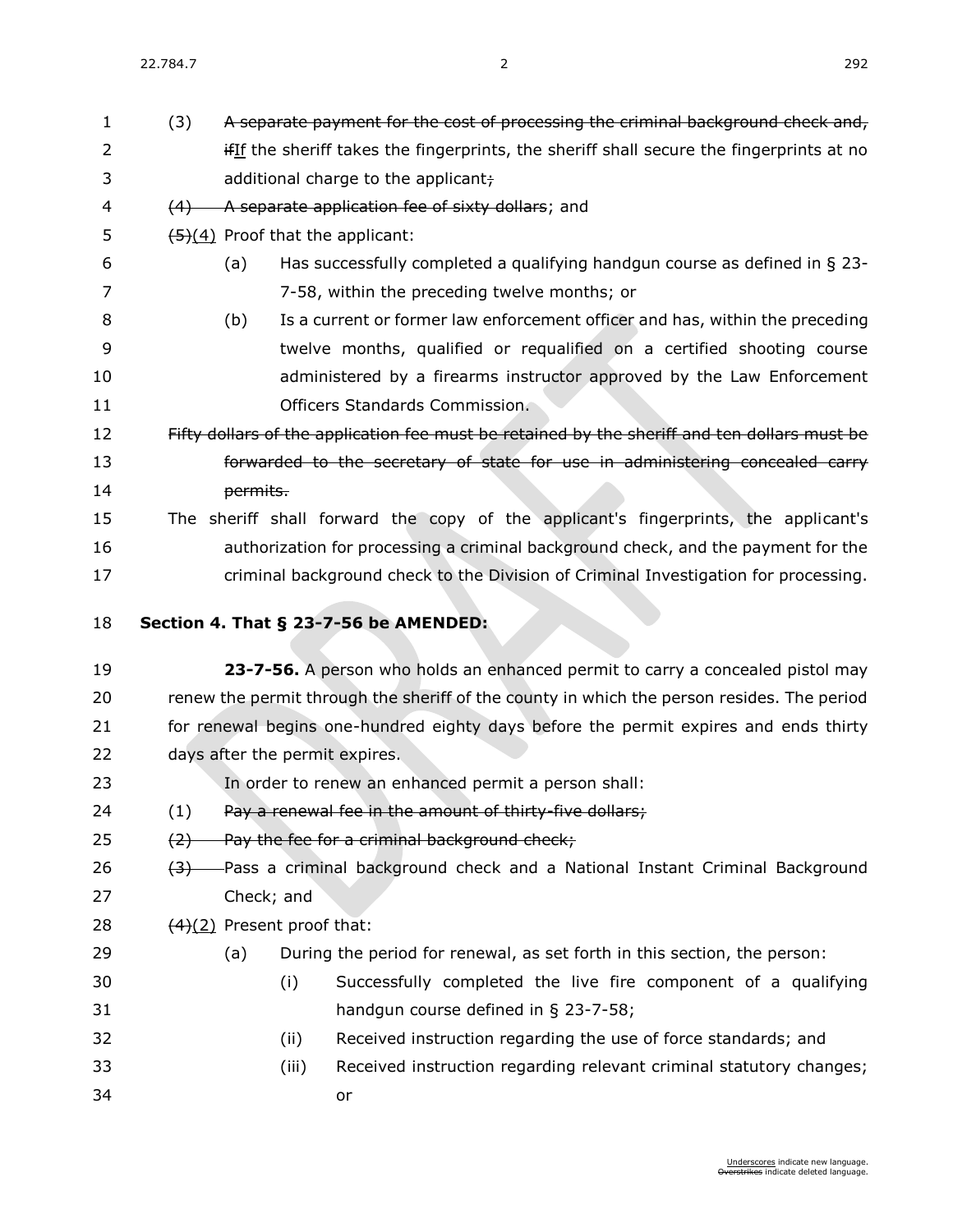| 1  | (b)<br>The person is a current or former law enforcement officer who, within the                    |  |
|----|-----------------------------------------------------------------------------------------------------|--|
| 2  | twelve-month period preceding the date of the expiration, qualified or                              |  |
| 3  | requalified on a certified shooting course administered by a firearms                               |  |
| 4  | by the Law Enforcement Officers Standards<br>instructor approved                                    |  |
| 5  | Commission.                                                                                         |  |
| 6  | Twenty-five dollars of the renewal fee must be retained by the sheriff. Ten dollars                 |  |
| 7  | of the renewal fee must be forwarded to the secretary of state for use in administering             |  |
| 8  | concealed carry permits.                                                                            |  |
| 9  | If a person fails to renew an enhanced permit to carry a concealed pistol during                    |  |
| 10 | the period set forth in this section, the permit is deemed to be invalid. In order to obtain        |  |
| 11 | an enhanced permit thereafter, the person shall submit an application and meet all                  |  |
| 12 | requirements set forth in $\S$ 23-7-53.                                                             |  |
| 13 | Section 5. That § 23-7-60 be AMENDED:                                                               |  |
|    |                                                                                                     |  |
| 14 | 23-7-60. An applicant shall must submit an application, to the sheriff of the county                |  |
| 15 | in which the applicant resides, for a gold card permit to carry a concealed pistol. The             |  |
| 16 | application must include:                                                                           |  |
| 17 | A copy of the applicant's fingerprints for submission to the Federal Bureau of<br>(1)               |  |
| 18 | Investigation, and any governmental agency or entity authorized to receive such                     |  |
| 19 | information, for a state, national, and international criminal background check; and                |  |
| 20 | (2)<br>An authorization to run a criminal background check+                                         |  |
| 21 | A separate payment for the cost of processing the criminal background check; and<br>(3)             |  |
| 22 | A separate application fee of forty dollars for the gold card permit to carry a<br>(4)              |  |
| 23 | concealed pistol.                                                                                   |  |
| 24 | Thirty dollars of the application fee must be retained by the sheriff and ten dollars               |  |
| 25 | must be forwarded to the secretary of state for use in administering concealed carry                |  |
| 26 | permits.                                                                                            |  |
| 27 | The sheriff shall forward the copy of the applicant's fingerprints <sub>7</sub> and the applicant's |  |
| 28 | authorization for processing a criminal background check, and the payment for the                   |  |
| 29 | eriminal background check to the Division of Criminal Investigation for processing.                 |  |
| 30 | Section 6. That § 23-7-62 be AMENDED:                                                               |  |
| 31 | 23-7-62. A person who holds a gold card permit to carry a concealed pistol may                      |  |
| 32 | renew the permit through the sheriff of the county in which the person resides. The period          |  |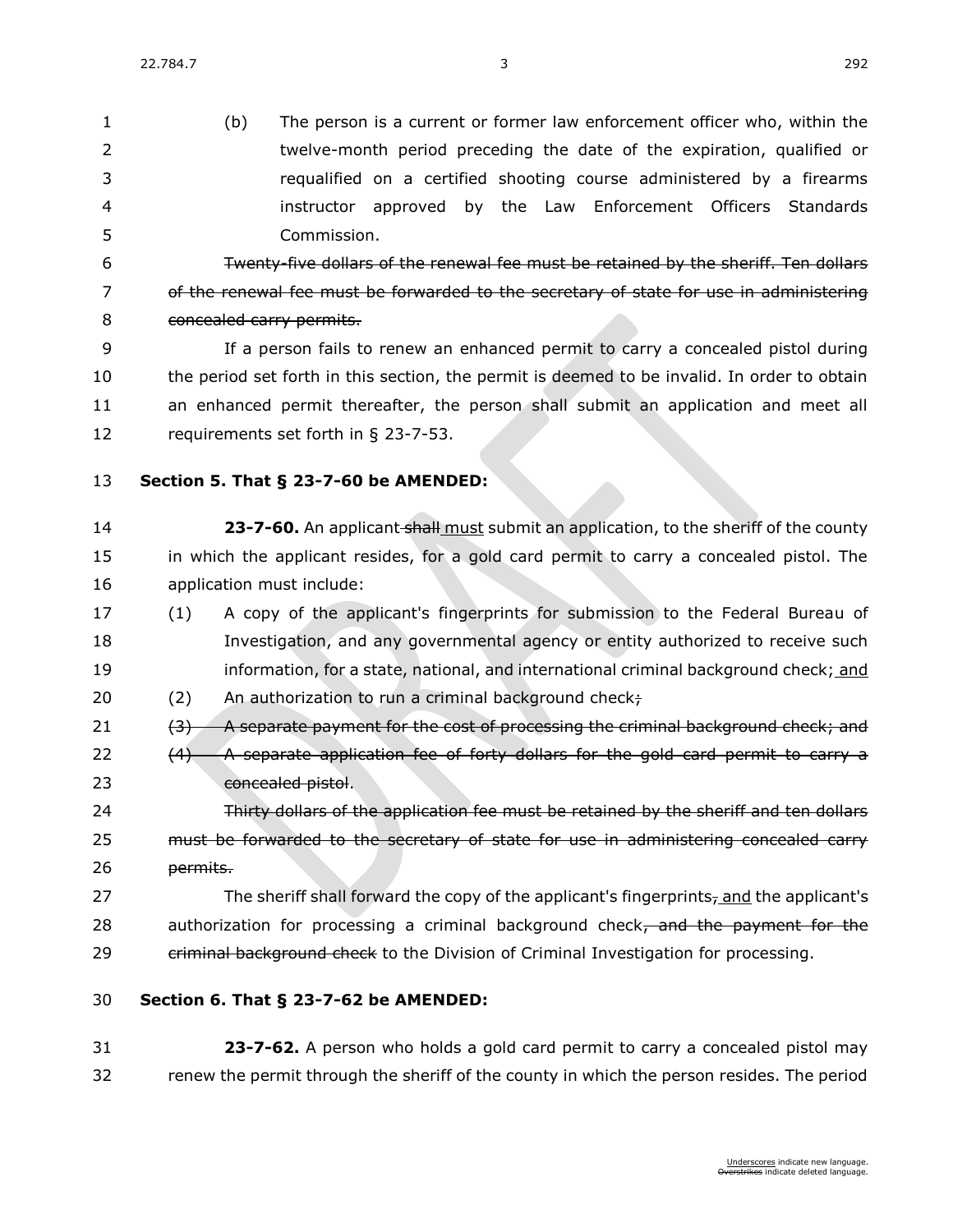days after the permit expires.

3 In order to renew a gold card permit, a person-shall:

for renewal begins one hundred eighty days before the permit expires and ends thirty

 (1) Pay a forty dollar renewal fee; and 5 (2) Pass must pass a criminal background check and a National Instant Criminal Background Check. Thirty dollars of the renewal fee must be retained by the sheriff and ten dollars must be forwarded to the secretary of state for use in administering concealed carry permits. **Section 7. [That § 23-7-69 be AMENDED:](https://sdlegislature.gov/Statutes?Statute=23-7-69) [23-7-69.](https://sdlegislature.gov/Statutes/Codified_Laws/DisplayStatute.aspx?Type=Statute&Statute=23-7-69)** A person who has been issued a permit to carry a concealed pistol shall maintain current information on the permit by notifying the secretary of state in writing of a change in the person's name due to marriage or court order, or of a change in physical 14 address. If the revised address is located within South Dakota, the secretary of state-shall 15 must provide a new permit to the person. The county sheriff may issue a temporary permit or the secretary of state may issue an updated permit that reflects an address outside of South Dakota in the following instances: (1) For a South Dakota resident who is active duty military personnel, or the spouse of a person who is active duty military, with a home of record in South Dakota; or (2) For a South Dakota permit holder whose home is physically located in South Dakota but has an official postal address located within in a county in another state that shares a border with South Dakota. The fee for processing a replacement permit is two dollars and shall be used by the 25 secretary of state to administer the concealed carry program. **Section 8. [That § 47-1A-122 be AMENDED:](https://sdlegislature.gov/Statutes?Statute=47-1A-122) [47-1A-122.](https://sdlegislature.gov/Statutes/Codified_Laws/DisplayStatute.aspx?Type=Statute&Statute=47-1A-122)** The Office of the Secretary of State shall collect the following fees when the documents described in this section are delivered for filing:  $(1)$  Articles of incorporation,  $\frac{4150}{100}$  no charge; (2) Application for use of indistinguishable name, \$25; (3) Application for reserved name, \$25; (4) Notice of transfer of reserved name, \$15; (5) Application for registered name, \$25;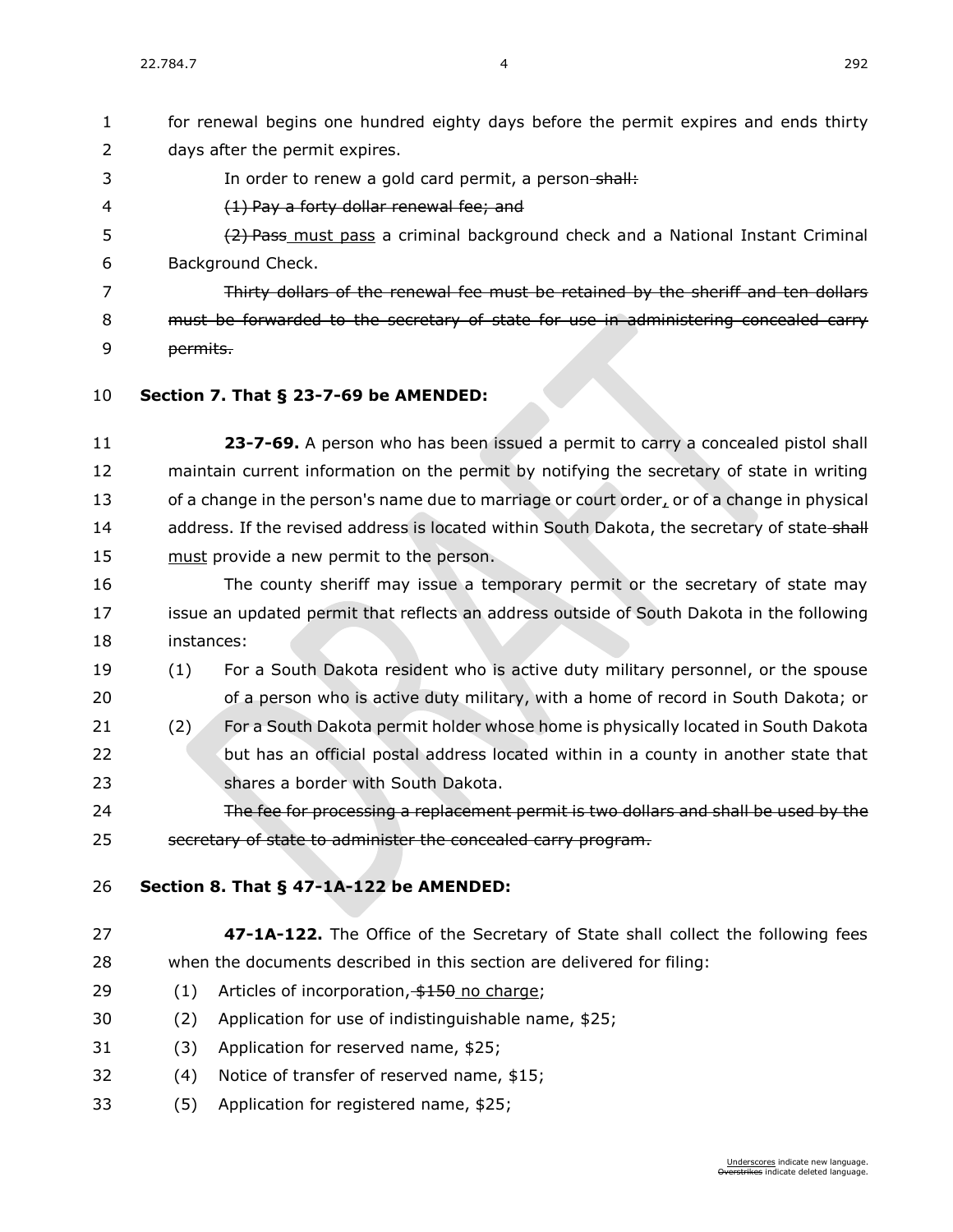|                                  | between the first day of October and the thirty-first day of December in each year         |
|----------------------------------|--------------------------------------------------------------------------------------------|
|                                  | and shall extend the registration for the following year;                                  |
|                                  | $(7)$ to $(9)$ Repealed by SL 2008, ch 275, § 27;                                          |
| $\frac{(10)(7)}{2}$              | Articles of domestication, \$150 no charge;                                                |
| $\frac{(11)(8)}{2}$              | Articles of charter surrender, \$150;                                                      |
| $\frac{(12)(9)}{2}$              | Articles of domestication and conversion, \$150 no charge;                                 |
| $\frac{(13)(10)}{2}$             | Articles of entity conversion, \$150;                                                      |
| $\left(14\right)\left(11\right)$ | Amendment of articles of incorporation, \$60;                                              |
| $\frac{(15)(12)}{2}$             | Restatement of articles of incorporation, \$60;                                            |
| $\frac{(16)(13)}{2}$             | Articles of merger or share exchange, \$60;                                                |
| $\frac{(17)(14)}{2}$             | Articles of dissolution, \$10;                                                             |
| $\frac{(18)(15)}{2}$             | Articles of revocation of dissolution, \$10;                                               |
| $\frac{(19)(16)}{2}$             | Certificate of administrative dissolution, no charge;                                      |
| $\frac{(20)(17)}{2}$             | Application for reinstatement following administrative dissolution, plus any               |
|                                  | delinquent annual report filing fees for the period before the reinstatement               |
|                                  | application, \$300;                                                                        |
| $\frac{(24)(18)}{2}$             | Certificate of reinstatement, no charge;                                                   |
| $\frac{(22)(19)}{2}$             | Certificate of judicial dissolution, no charge;                                            |
| <del>(23)</del> (20)             | Application for certificate of authority, \$750;                                           |
| $\left(24\right)(21)$            | Application for amended certificate of authority, \$250;                                   |
| $\frac{(25)(22)}{2}$             | Application for certificate of withdrawal, \$10;                                           |
| $\frac{(26)(23)}{2}$             | Application for transfer of authority, \$25;                                               |
| $\frac{(27)(24)}{2}$             | Certificate of revocation of authority to transact business, no charge;                    |
| <del>(28)</del> (25)             | Annual-Domestic annual report, \$50 no charge; foreign annual report, \$50.                |
|                                  | Each entity that does not file or refuses to file its annual report within the time        |
|                                  | prescribed is subject to a penalty of fifty dollars to be assessed by the secretary of     |
|                                  |                                                                                            |
| $\frac{(29)(26)}{2}$             | Articles of correction, \$25;                                                              |
| $\left( 30 \right) (27)$         | Application for certificate of existence or authorization, \$20;                           |
| $\frac{(34)(28)}{2}$             | Amended annual report, \$25;                                                               |
| $\frac{(32)(29)}{2}$             | Any other document required or permitted to be filed by this chapter, \$20.                |
|                                  | The Office of the Secretary of State shall collect a fee of thirty dollars each time       |
|                                  | process is served on the Office of the Secretary of State under this chapter. The party to |
|                                  | state;                                                                                     |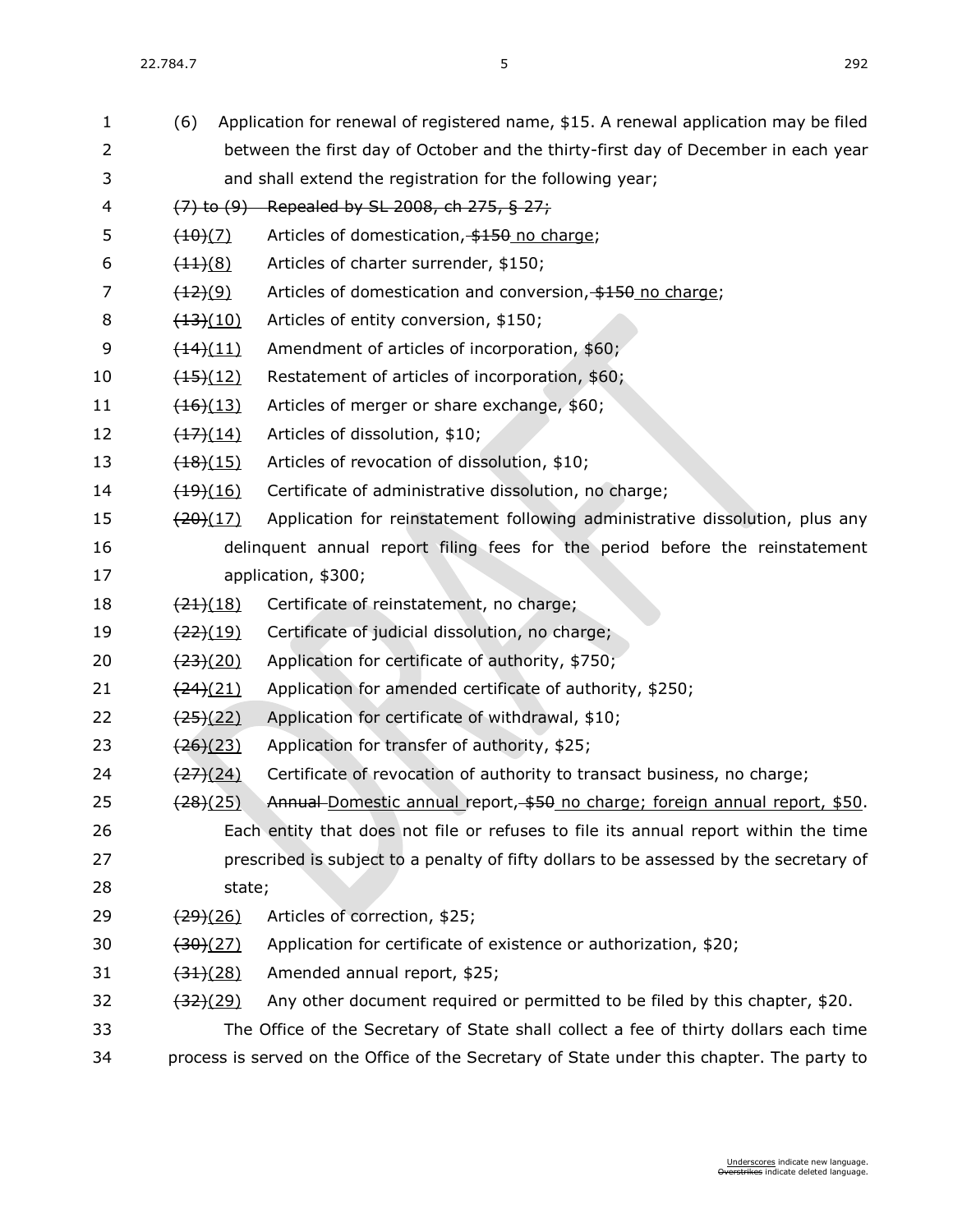a proceeding causing service of process is entitled to recover this fee as costs if the party prevails in the proceeding.

#### **Section 9. [That § 47-20-7 be AMENDED:](https://sdlegislature.gov/Statutes?Statute=47-20-7)**

 **[47-20-7.](https://sdlegislature.gov/Statutes/Codified_Laws/DisplayStatute.aspx?Type=Statute&Statute=47-20-7)** The annual report shall be delivered to the secretary of state pursuant 5 to §§ [59-11-24](https://sdlegislature.gov/Statutes/Codified_Laws/DisplayStatute.aspx?Type=Statute&Statute=59-11-24) to [59-11-26,](https://sdlegislature.gov/Statutes/Codified_Laws/DisplayStatute.aspx?Type=Statute&Statute=59-11-26) inclusive. A fee of thirty dollars shall be paid to the secretary 6 of state for filing the report. If the report does not conform to requirements, it-shall must be returned to the cooperative for necessary corrections.

#### **Section 10. [That § 47-21-43 be AMENDED:](https://sdlegislature.gov/Statutes?Statute=47-21-43)**

- **[47-21-43.](https://sdlegislature.gov/Statutes/Codified_Laws/DisplayStatute.aspx?Type=Statute&Statute=47-21-43)** The secretary of state shall charge and collect for collect the following fees when the documents described in this section are delivered for filing:
- 11 (1) Filing articles Articles of incorporation, ten dollars no charge;
- 12 (2) Filing articles Articles of consolidation or merger, ten dollars;
- 13 (3) Filing articles Articles of amendment, ten dollars;
- 14 (4) Filing articles Articles of conversion, ten dollars;
- 15 (5) Filing certificate Certificate of election to dissolve, two dollars;
- 16 (6) Filing articles Articles of dissolution, two dollars; and
- 17 (7) Filing certificate Certificate of change of principal office, one dollar.

#### **Section 11. [That § 47-28-6 be AMENDED:](https://sdlegislature.gov/Statutes?Statute=47-28-6)**

| 19 |     | 47-28-6. The secretary of state shall-charge and collect for collect the following                 |
|----|-----|----------------------------------------------------------------------------------------------------|
| 20 |     | fees when the documents described in this section are delivered for filing:                        |
| 21 | (1) | Filing articles Articles of incorporation and issuing a certificate of incorporation, thirty       |
| 22 |     | dollars no charge;                                                                                 |
| 23 | (2) | Filing articles Articles of amendment and issuing a certificate of amendment, fifteen              |
| 24 |     | dollars;                                                                                           |
| 25 | (3) | Filing articles Articles of merger or consolidation and issuing a certificate of merger            |
| 26 |     | or consolidation, fifteen dollars;                                                                 |
| 27 |     | (4) Repealed by SL 2008, ch 275, § 72;                                                             |
| 28 |     | (5)(4) Filing articles Articles of dissolution, five dollars;                                      |
| 29 |     | $(6)(5)$ Filing an application Application of a foreign corporation for a certificate of authority |
| 30 |     | to conduct affairs in this state and issuing a certificate of authority, one hundred               |
| 31 |     | twenty-five dollars;                                                                               |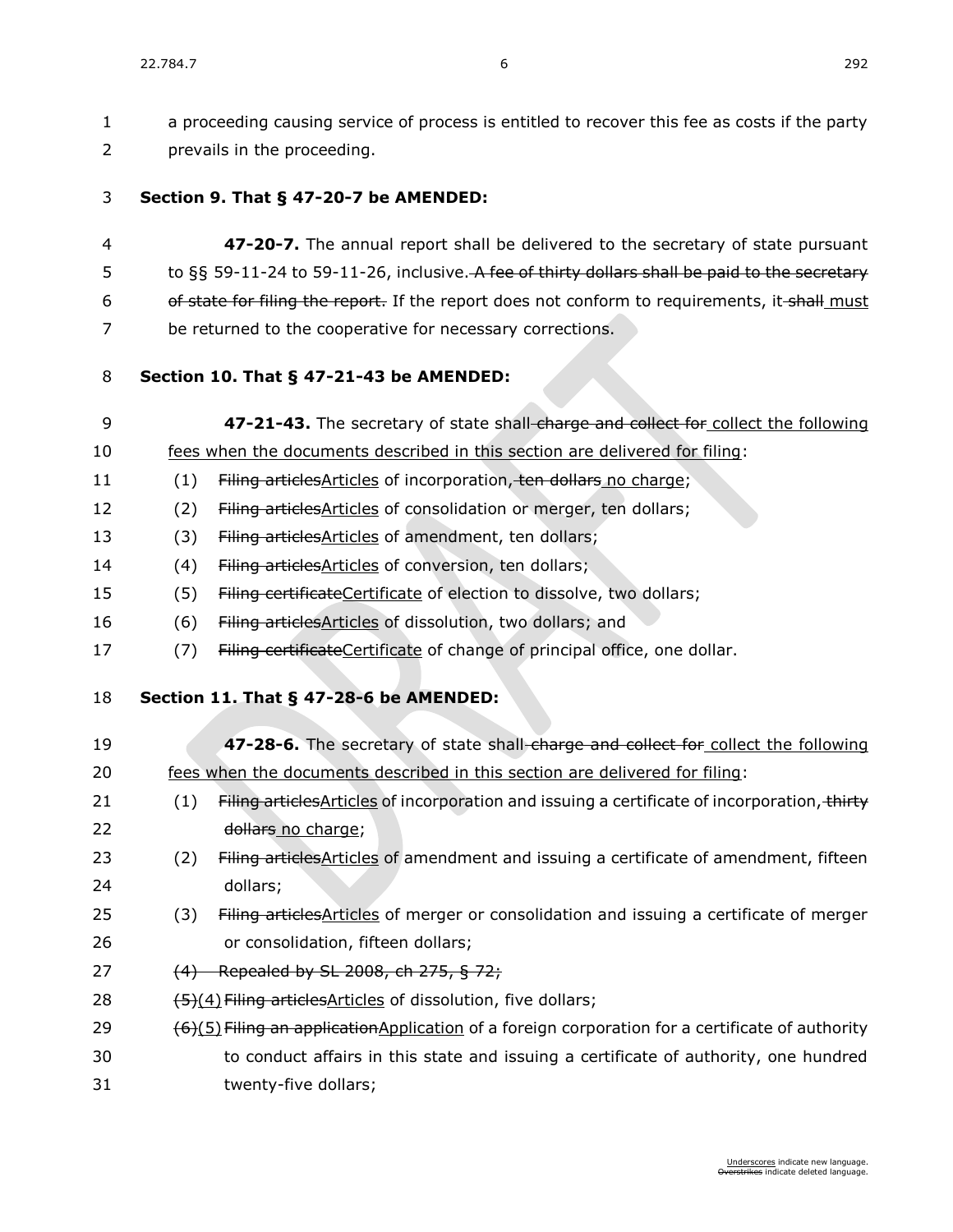- $(7)(6)$  Filing an applicationApplication of a foreign corporation for an amended certificate of authority to conduct affairs in this state and issuing an amended certificate of 4 (8)(7) Filing an applicationApplication for withdrawal of a foreign corporation and issuing
- 6  $\left(9\right)\left(8\right)$  Filing any Any other statement or report, including an annual report, of a foreign corporation, ten dollars;
- 8 (10)(9) Filing an annualAnnual report of a domestic nonprofit corporation under 9 chapter [47-24,](https://sdlegislature.gov/Statutes/Codified_Laws/DisplayStatute.aspx?Type=Statute&Statute=47-24) ten dollars no charge;
- 10 (11)(10) Filing a petitionPetition for reinstatement and issuing a certificate of 11 reinstatement, thirty dollars; and
- 12  $\left(12\right)(11)$  Filing a noticeNotice of sale, transfer, or merger, fifteen dollars.
- **Section 12. [That § 47-34A-212 be AMENDED:](https://sdlegislature.gov/Statutes?Statute=47-34A-212)**

authority, twenty-five dollars;

a certificate of withdrawal, five dollars;

- **[47-34A-212.](https://sdlegislature.gov/Statutes?Statute=47-34A-212)** The secretary of state shall charge and collect for:
- (a) Filing the articles of organization in the case of a domestic limited liability company, **a filing fee of one hundred fifty dollars** no charge. Filing the articles of organization 17 in the case of a foreign limited liability company, a filing fee of seven hundred fifty dollars;
- (b) No charge for the filing of each domestic liability company annual report. A reporting fee of fifty dollars, due and payable with the filing of each foreign limited **liability company annual report. Each entity that does not file or refuses to file its**  annual report within the time prescribed is subject to a penalty of fifty dollars to be assessed by the secretary of state;
- (c) Filing the articles of organization in the case of a domestic limited liability company, where the articles of organization contain a notice that the limited liability company 26 is authorized to establish one or more series, a filing fee of two hundred dollars no 27 charge. Filing an application for a certificate of authority in the case of a foreign limited liability company authorized to establish a series under the laws of another state or jurisdiction, or series of such limited liability company on its own behalf, a filing fee of eight hundred dollars.
- **Section 13. [That § 47-34A-1206 be AMENDED:](https://sdlegislature.gov/Statutes?Statute=47-34A-1206)**
- **[47-34A-1206.](https://sdlegislature.gov/Statutes?Statute=47-34A-1206)** The secretary of state may charge collect the following fees when the documents described in this section are delivered: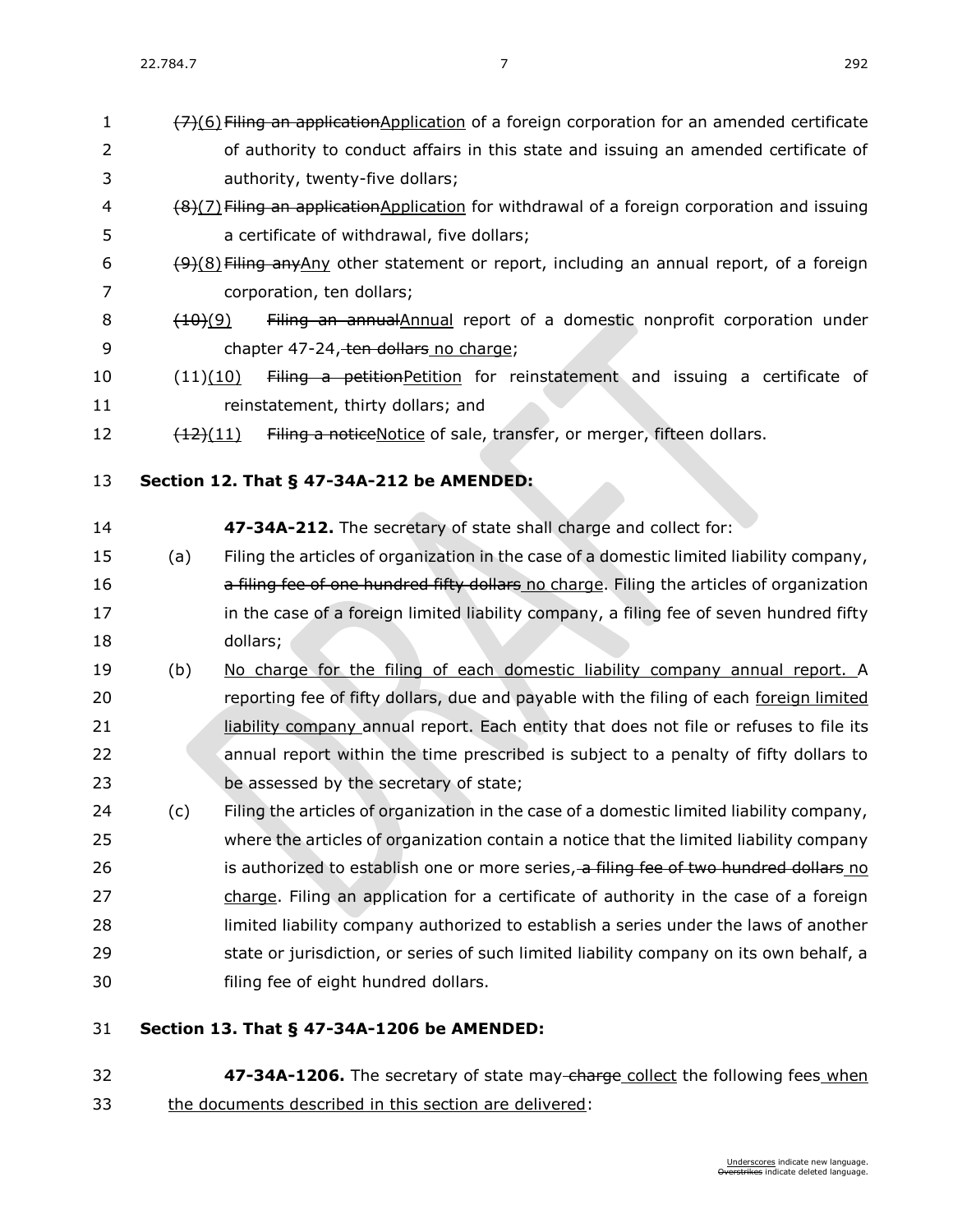(a) For amending or restating the articles of organization in the case of a domestic limited liability company, a filing fee of sixty dollars. For amending the certificate of authority in the case of a foreign limited liability company, a filing fee of seven hundred fifty dollars; (b) For filing articles of termination, ten dollars; (c) For filing articles of merger, sixty dollars; (d) For filing a statement of dissociation, ten dollars; (e) For filing an application to reserve a name, twenty-five dollars; (f) For issuing a certificate of existence, twenty dollars; (g) For filing an application for registration of name, twenty-five dollars; (h) For filing an annual renewal of registration, a limited liability company which has in effect a registration of its name, may renew such registration from year to year by annually filing an application for renewal setting forth the facts required to be set forth in an original application for registration and a certificate of good standing as required for the original registration and by paying a fee of fifteen dollars. A renewal application may be filed between the first day of October and the thirty- first day of December in each year and shall extend the registration for the following year. Delivery may be made by electronic transmission if and to the extent permitted by the Office of the Secretary of State. If the document is filed in typewritten or printed form and not transmitted electronically, the Office of the Secretary of State may require one exact or conformed copy to be delivered with the document; 23 (i) For acting as agent for service of process the secretary of state shall charge and 24 collect at the time of such service thirty dollars which may be recoverable as **taxable costs by the party to the suit or action causing the service to be made if** 26 the party prevails in the suit or action; (i)(i) For filing articles of domestication, one hundred fifty dollars no charge;  $(k)(i)$  For filing articles of organization surrender, one hundred fifty dollars;  $(H)(k)$  For filing a plan of conversion, one hundred fifty dollars;  $30 \left( \frac{dm}{l} \right)$  For amending or restating the articles of organization in the case of a domestic limited liability company or for filing an application to amend or restate the certificate of authority in the case of a foreign limited liability company, where the amendment contains a notice that the limited liability company is authorized to establish one or more series, a filing fee of one hundred ten dollars;  $(m)$  For filing an application for a certificate of designation, fifty dollars no charge.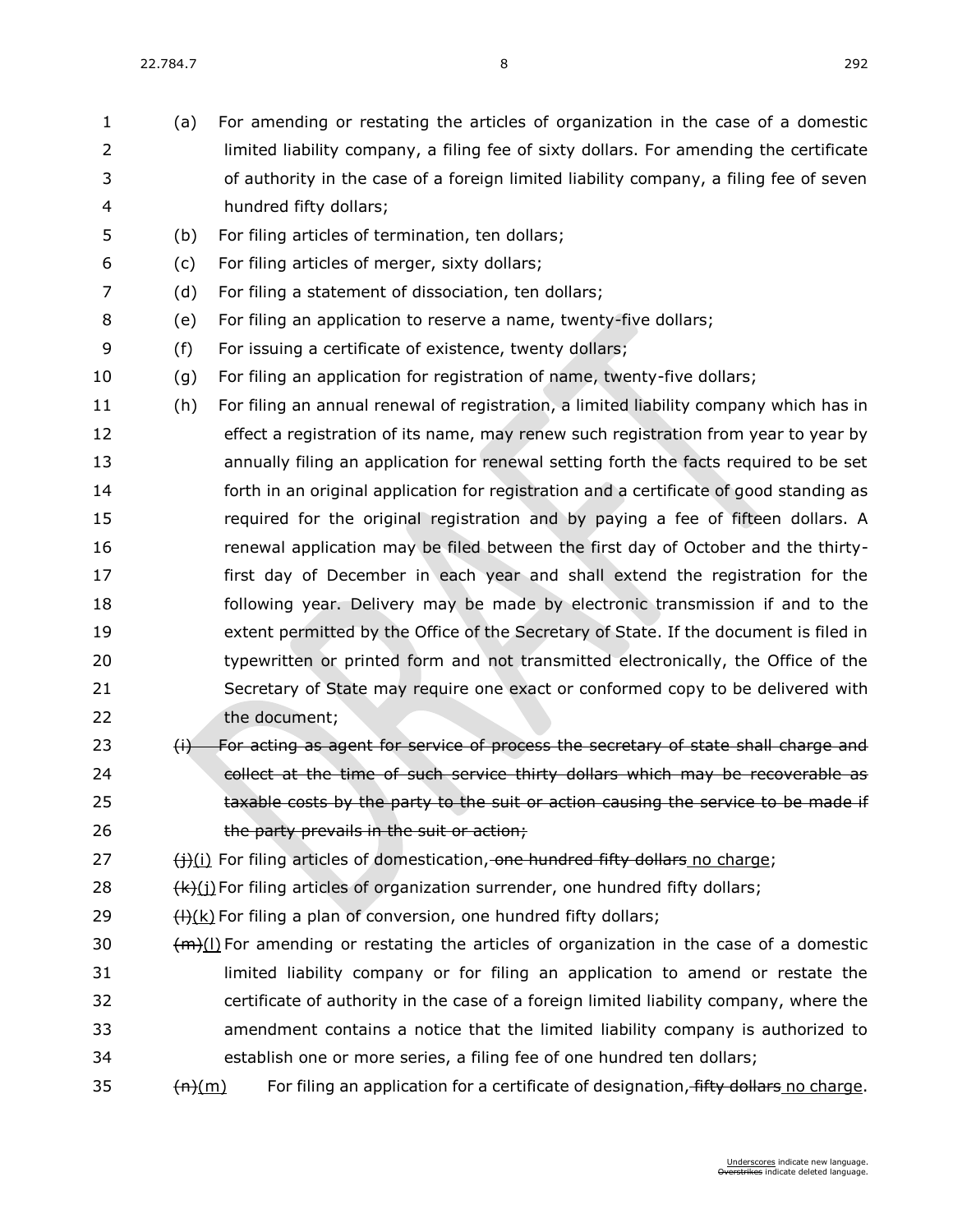| 1              | For acting as agent for service of process, the secretary of state shall charge and                |  |  |  |
|----------------|----------------------------------------------------------------------------------------------------|--|--|--|
| $\overline{2}$ | collect at the time of such service thirty dollars that may be recoverable as taxable costs        |  |  |  |
| 3              | by the party to the suit or action causing the service to be made if the party prevails in         |  |  |  |
| 4              | the suit or action.                                                                                |  |  |  |
| 5              | Section 14. That § 48-7-206.1 be AMENDED:                                                          |  |  |  |
| 6              | 48-7-206.1. There is no fee for filing for a domestic certificate of limited                       |  |  |  |
| 7              | partnership. The provisions of § 1-8-10 notwithstanding, the fee for filing any other              |  |  |  |
| 8              | document required under this chapter with the secretary of state is one hundred twenty-            |  |  |  |
| 9              | five dollars.                                                                                      |  |  |  |
| 10             | Section 15. That § 48-7A-1208 be AMENDED:                                                          |  |  |  |
|                |                                                                                                    |  |  |  |
| 11             | 48-7A-1208. The provisions of § 1-8-10 notwithstanding, the fee for filing the                     |  |  |  |
| 12             | statements and reports provided for in the following sections with the secretary of state          |  |  |  |
| 13             | is as follows:                                                                                     |  |  |  |
| 14             | Section 48-7A-303, Statement of Authority statement of authority, one hundred<br>(1)               |  |  |  |
| 15             | twenty-five dollars no charge;                                                                     |  |  |  |
| 16             | Section 48-7A-304, Statement of Denial statement of denial, ten dollars;<br>(2)                    |  |  |  |
| 17             | Section 48-7A-704, Statement of Dissociation statement of dissociation, ten dollars;<br>(3)        |  |  |  |
| 18             | (4)<br>Section 48-7A-805, Statement of Dissolution statement of dissolution, ten dollars;          |  |  |  |
| 19             | (5)<br>Section 48-7A-907, Statement of Merger statement of merger, sixty dollars;                  |  |  |  |
| 20             | Section 48-7A-1001, Statement of Qualification statement of qualification, one<br>(6)              |  |  |  |
| 21             | hundred twenty-five dollars no charge;                                                             |  |  |  |
| 22             | Section 48-7A-1001, Statement of Change statement of change, ten dollars;<br>(6A)(7)               |  |  |  |
| 23             | (7)(8) Section 48-7A-1003, Annual Report domestic limited liability partnership annual             |  |  |  |
| 24             | report, fifty dollars no charge. Section 48-7A-1003, foreign limited liability                     |  |  |  |
| 25             | partnership annual report, fifty dollars. Each limited liability partnership, domestic             |  |  |  |
| 26             | or foreign, that does not file or refuses to file its annual report within the time                |  |  |  |
| 27             | prescribed is subject to a penalty of fifty dollars to be assessed by the secretary of             |  |  |  |
| 28             | state;                                                                                             |  |  |  |
| 29             | (8)(9) Section 48-7A-1001.1, Statement of Amendment statement of amendment, fifteen                |  |  |  |
| 30             | dollars;                                                                                           |  |  |  |
| 31             | Section 48-7A-1001.2, Statement of Cancellation statement of cancellation,<br>$\left(9\right)(10)$ |  |  |  |
| 32             | ten dollars;                                                                                       |  |  |  |